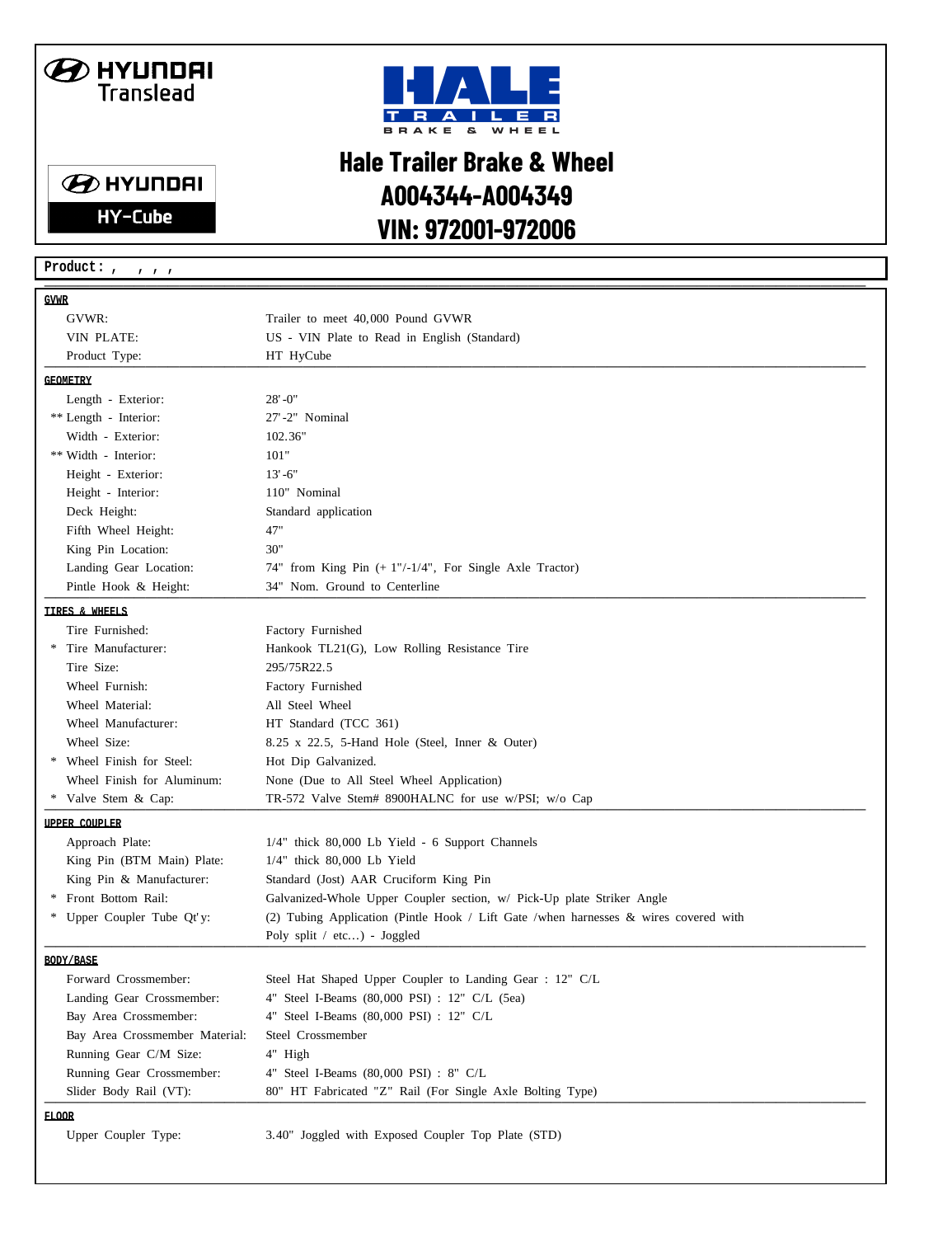| Floor Specification:                           | 1.38" (1-3/8") Nominal Domestic Laminated Oak Hardwood                                                      |  |  |
|------------------------------------------------|-------------------------------------------------------------------------------------------------------------|--|--|
| Floor Ratings - VT:<br>Floor- Assembly Method: | 18,000 lbs Rated Floor per TTMA- Standard HT Dry Van Floor Rating                                           |  |  |
| Floor Screws:                                  | Wood Floor Assembly<br>(3) 0.31" Dia. screws per Board on I beams                                           |  |  |
| Threshold-Finish:                              |                                                                                                             |  |  |
| Threshold Plate:                               | Hot Dip Galvanized<br>0.13" X 12" Deep Steel Diamond Plate w/ Screws and Nuts                               |  |  |
| Threshold-Application:                         | Standard Application                                                                                        |  |  |
|                                                |                                                                                                             |  |  |
| <b>FRONT</b>                                   |                                                                                                             |  |  |
| Front Corner Radius:                           | 4" Extruded Aluminum                                                                                        |  |  |
| Front Panel & Color - Dry:                     | 0.05" Aluminum Prepainted White w/ natural color rivets                                                     |  |  |
| Front Corner Mat'l - Dry:                      | Extruded Aluminum                                                                                           |  |  |
| Front Posts:                                   | (4) 2.5" Deep (16Ga) Steel Hats - Non AAR                                                                   |  |  |
| Gladhands:                                     | Phillips Qwik-E with Filters Control Line Only. Overlaid                                                    |  |  |
| Front Receptacle(7-Way):                       | Phillips 7-Way without Circuit Breakers, Split Pins with QCS plug                                           |  |  |
|                                                | Front Receptacle(7-Way) - Options: Phillips QCS Plug connector                                              |  |  |
| Gladhand/7-Way Location:                       | Overlaid on Lower Roadside Front                                                                            |  |  |
| Corner Radius Protector:                       | (2) 0.125" X 12" SMOOTH Alum Each Side at Top                                                               |  |  |
| SIDE                                           |                                                                                                             |  |  |
| Side Material:                                 | $0.05$ " Aluminum Prepainted White $w/$ natural color rivets                                                |  |  |
| Side Posts:                                    | 0.45" Deep 14 Gauge Galv Steel "A" Slotted Logistic Posts                                                   |  |  |
| Side Post Centers:                             | 16" C/L with 12" C/L @ Upper Coupler and Support Gear                                                       |  |  |
| Side Top Rail:                                 | Shallow Post Side Top Rail                                                                                  |  |  |
| Side Bottom Rail:                              | Side Bottom Rail STD                                                                                        |  |  |
| Fasteners to Bottom Rail:                      | Standard Rivets to attach C/Members to the Side Bottom Rail                                                 |  |  |
| <b>REAR</b>                                    |                                                                                                             |  |  |
| Rear Frame:                                    | Roll-Up Door, 6" Roll-Up Header (New Design)                                                                |  |  |
| Rear Door Opening Spec.:                       | Standard Application                                                                                        |  |  |
| Floor Level:                                   | Door to be Flush with Floor (STD)                                                                           |  |  |
| Dry Van -WHITING RU:                           | Whiting Roll-Up Door. STD 3/4" Prepainted White Plastic Face Plywood                                        |  |  |
| Option - Door Install Instruct:                | Standard Door Installation per Manufacturer's Recommendation                                                |  |  |
| Rear Underride Guard:                          | 4" Tube Bolt on Assembly w/ Welded Perforated(Pooched) Horizontal                                           |  |  |
| Option - Horiz Member/Other:                   | Construction of two pieces standard stitch welding                                                          |  |  |
| Underide Bolt Spec.:                           | Zinc plated bolts $\&$ nuts - Standard                                                                      |  |  |
|                                                | Step & Under Ride Accessories Option: Welded Step-Curbside, Bolted vertical post extension to the rear sill |  |  |
| Dock Bumper:                                   | Pair 3 X 5.88 HT High Performance Polyurethane Radius Bumper ATRO Black Color                               |  |  |
| Rubber Bumper Location:                        | Inboard of Light Protector Bars (Standard)                                                                  |  |  |
| Rear Corner Post Grab Handle:                  | (1) Grab Handle-Curbside Integral to Roll-Up Door Post                                                      |  |  |
| Track Protector:                               | 10Ga X 36" High Galvanized Steel Roll-Up Door Track Protector                                               |  |  |
| Pintle Hook-Main Spec.:                        | Install Premier 2200 Pintle Hook without Quick Guide                                                        |  |  |
| P-Hook Mt'g Plate Finish:                      | Hot Dip Galvanized                                                                                          |  |  |
| P-Hook Shut Off Valve Spec.:                   | Standard Application                                                                                        |  |  |
| P-Hook Shut Off Valve Location:                | Standard Application                                                                                        |  |  |
| P-Hook 7-way Receptacle:                       | HT Standard Socket                                                                                          |  |  |
|                                                |                                                                                                             |  |  |
|                                                | <b>LIFT CATE</b>                                                                                            |  |  |
| ROOF                                           |                                                                                                             |  |  |
| Roof Panel:                                    | 0.040" Aluminum                                                                                             |  |  |
| Roof Bow:                                      | 16 Gauge Galvanized Steel Anti-Snag                                                                         |  |  |
| Roof Bow Centers:                              | 24" Centers Full Length                                                                                     |  |  |
| <b>LINING/SCHEF</b>                            |                                                                                                             |  |  |
| Side Lining:                                   | 0.235" HDPE Recycled Plastic Installed between Posts                                                        |  |  |
| Front Lining:                                  | 0.25" Top and 0.5" Bottom plywood Mounted to Front Posts Full Height                                        |  |  |
| Base Side Scuff:                               | 0.63" x 12" High White Recycled Plastic                                                                     |  |  |
| Mounting Method:                               | Mounted Directly to Posts                                                                                   |  |  |
|                                                |                                                                                                             |  |  |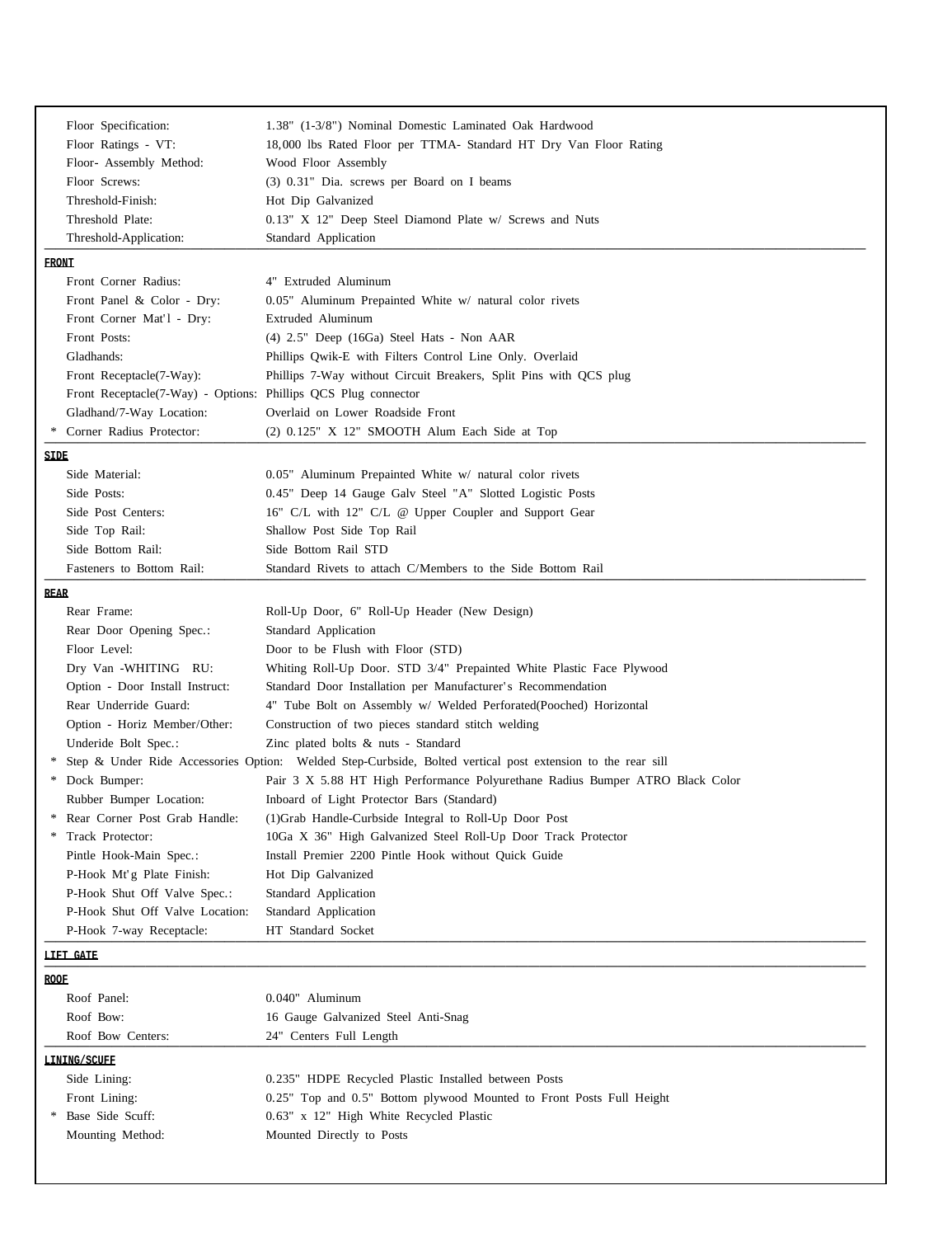|                     | * Front Scuff:                                                | 0.63" x 12" High White Recycled Plastic Mounted Over Lining to Front Posts (Overlaid) |  |  |  |
|---------------------|---------------------------------------------------------------|---------------------------------------------------------------------------------------|--|--|--|
| <b>LANDING GEAR</b> |                                                               |                                                                                       |  |  |  |
|                     | $L/Gear$ Spec.:                                               | Jost HT421.G3.17.157 5 Year Warranty Full HDG                                         |  |  |  |
|                     | L/Gear Mt'g Method:                                           | Inboard Mounting (Standard)                                                           |  |  |  |
|                     | L/Gear Shoes:                                                 | 10" X 10" RCF (Removable Cushion Foot) Low Profile                                    |  |  |  |
|                     | L/Gear Ground Clearance:                                      | Nom. 12" Ground Clearance                                                             |  |  |  |
|                     | L/Gear Mt'g Bracket:                                          | Hot Dip Galvanized Large Wing Plate                                                   |  |  |  |
|                     | L/Gear Crank Handle:                                          | Roadside                                                                              |  |  |  |
|                     | L/Gear Options:                                               | None (HT STD)                                                                         |  |  |  |
|                     | L/Gear Cross Brace Design:                                    | HT Standard Cross Brace attachment Design                                             |  |  |  |
|                     | RUNNING GEAR                                                  |                                                                                       |  |  |  |
|                     | Bogie Type:                                                   | Fixed Single(1) Axle Bogie                                                            |  |  |  |
|                     | Axle Spacing:                                                 | None (For Single Axle)                                                                |  |  |  |
|                     | Axle ABS System:                                              | Single Axle w/2S1M ABS System                                                         |  |  |  |
|                     | Bogie & Axle Location:                                        | Location to be Fixed at 40" From Rear (Single Axle)                                   |  |  |  |
|                     | Option-Related Bogie Stopper Feature: None due to Single axle |                                                                                       |  |  |  |
| *                   | Susp. Manufacturer:                                           | Hendrickson                                                                           |  |  |  |
|                     | Suspension Capacity:                                          | Standard Duty                                                                         |  |  |  |
|                     | * Hendrickson Susp. Specification:                            | Hendrickson Intraxx AAT23K Air Ride - Single Axle                                     |  |  |  |
|                     | Surelok (Anti-Dock):                                          | No Surelok (No Anti-Dock)                                                             |  |  |  |
| *                   | Susp. Dump Valve:                                             | Manual Dump Valve                                                                     |  |  |  |
|                     | Locking Pin Mechanism:                                        | None (For Single Axle or Fixed Suspension Application)                                |  |  |  |
|                     | Susp. Sub-Frame:                                              | Supplied by Hyundai                                                                   |  |  |  |
|                     | * Type of Susp Spring:                                        | Air Bag                                                                               |  |  |  |
| ∗                   | Spring Specification:                                         | Air Bag                                                                               |  |  |  |
|                     | Axle Supplier:                                                | Hendrickson                                                                           |  |  |  |
|                     | Axle-General Spec.:                                           | Axle - Single (1) Axle included in Suspension (For 2S1M System)                       |  |  |  |
|                     | Axle-Track Length:                                            | $77 - 1/2"$                                                                           |  |  |  |
|                     | Axle-Spindle Type:                                            | Tapered Spindle                                                                       |  |  |  |
|                     | Brake Lining Size:                                            | 16.5" X 7"                                                                            |  |  |  |
| ∗                   | Brake Lining Spec.:                                           | Hendrickson Extended Service (Abex-3030-197)                                          |  |  |  |
|                     | Brake Control System:                                         | 2S/1M Wabco ABS                                                                       |  |  |  |
|                     | Spring Brake Control:                                         | Sealco 110500 Springbrake Priority                                                    |  |  |  |
| $*$                 | Brake Cont-Filter & etc:                                      | Install Haldex Relay Valve (Booster Valve)                                            |  |  |  |
|                     | Brake Cont-Hose & etc:                                        | Standard Air Line & Hose Application (US&Canada)                                      |  |  |  |
| *                   | Slack Adjuster Spec.:                                         | Wabco Auto-5.5", 28 Spline EasyFit (No Grease)                                        |  |  |  |
|                     | Brake Chamber Spec.:                                          | Wabco Premium Chamber                                                                 |  |  |  |
| ∗                   | Stroke Length:                                                | 3" Long Stroke Length                                                                 |  |  |  |
|                     | Hub Specification:                                            | HT Standard (KIC) 10 Stud Hub Piloted Outboard Iron Hub                               |  |  |  |
|                     | Drum Specification:                                           | HT Standard (KIC) Cast Drum                                                           |  |  |  |
|                     | Hub/Drum-Opt(Nut&Other):                                      | Standard                                                                              |  |  |  |
|                     | Bearing Specification:                                        | Stemco                                                                                |  |  |  |
| *                   | Lubrication Spec.:                                            | Chev Delo (Syn) Grease                                                                |  |  |  |
| ∗                   | Wheel Seals Spec.:                                            | Stemco Discover Seals, Hub Cap included in tire inflation system, Pro-Torq Nut        |  |  |  |
| ∗                   | Tire Inflation Spec.:                                         | Hendrickson Tire Maax Inflation System for Undressed Axle (This kit include           |  |  |  |
|                     |                                                               | Hendrickson Hub Cap for TireMaax)                                                     |  |  |  |
|                     | Tire Inflation Pressure:                                      | 100 PSI                                                                               |  |  |  |
| ∗                   | Tire Inflation Lamp Location:                                 | Indicator PSI Light at Roadside Mounted over corner radius. (STD location)            |  |  |  |
|                     | Tire Inflation Lamp Spec.:                                    | 33 Series Lamp                                                                        |  |  |  |
|                     | ELECTRICAL                                                    |                                                                                       |  |  |  |
|                     | * Harness-General Spec.:                                      | Molded Color Code Phillips Harness with QCS Plug                                      |  |  |  |
|                     | Harness-Special Feature:                                      | Manufacturer's Standard Feature                                                       |  |  |  |
|                     | Front Light:                                                  | (2) Trucklite 33275Y LED PC Rated Mounted with Grommet                                |  |  |  |
| *                   | Rear ID Header Light:                                         | (5) Trucklite Dual Function 33204R LED (Cluster of 3 & 1 Each Outboard)               |  |  |  |
|                     |                                                               |                                                                                       |  |  |  |